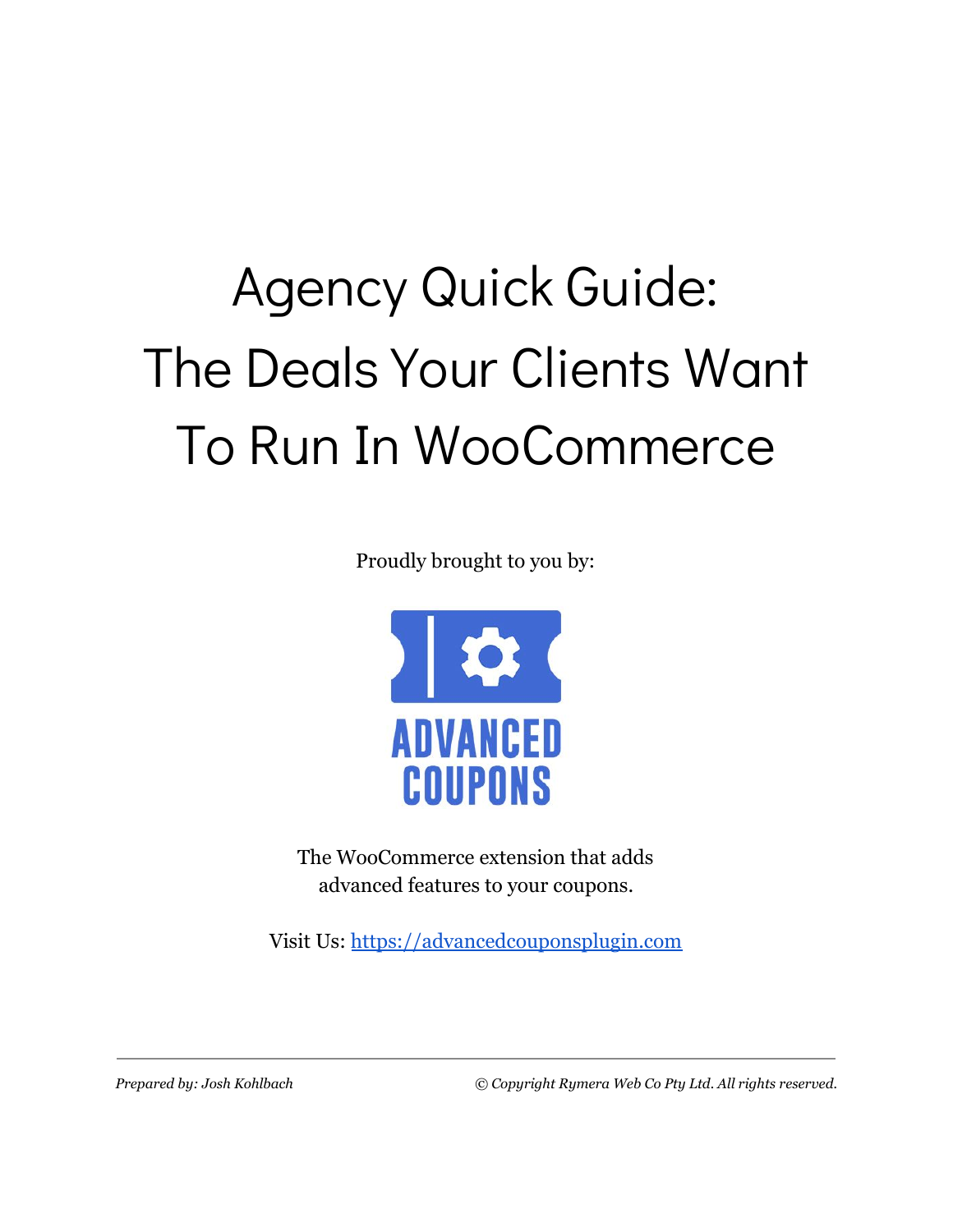### Table Of Contents

| "WELCOME10"                             | $\overline{2}$ |
|-----------------------------------------|----------------|
| Free Shipping Offer                     | $\overline{4}$ |
| Buy One Get One (BOGO)                  | 6              |
| <b>Free Products</b>                    | $\overline{7}$ |
| <b>Flash Sales</b>                      | 8              |
| Threshold Offer                         | 9              |
| <b>Customer Groups</b>                  | 11             |
| The Upsell                              | 13             |
| The Product Bundle                      | 14             |
| <b>Cart Abandonment</b>                 | 15             |
| <b>Affiliate Deals</b>                  | 17             |
| <b>Advanced Coupons for WooCommerce</b> | 19             |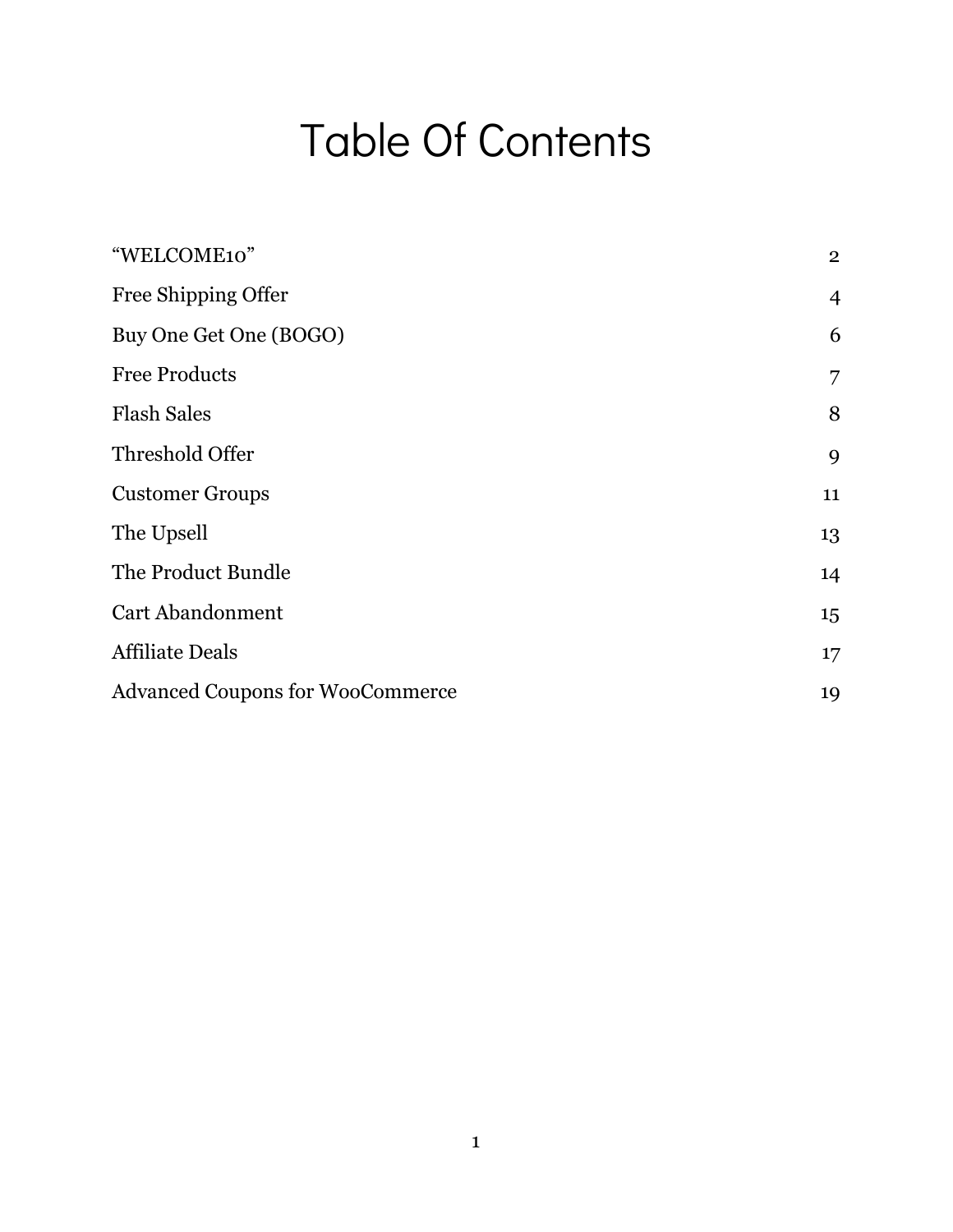# "WELCOME10"

<span id="page-2-0"></span>A basic coupon deal that promises a 10% discount for their first order in exchange for their email address.

**Target:** New visitors only

**Discount Type:** Percentage based (usually 10%)

**Motivation:** To get people onto your email list

#### **Display Options:**

- Delayed lightbox popup (6 sec delay)
- Exit Intent lightbox popup
- Exit Intent full screen takeover
- Welcome gate

The welcome coupon is a great place for us to start on our list. It's a tried and tested marketing tool and when done correctly can have a great impact on email collection.

The idea is that you give a 10% discount on their first order in exchange for getting their email address. Since most people will visit your store and then bounce it is a fantastic way to secure more emails for remarketing later.

Most people pair it with a newsletter offer – "sign up for our newsletter and get 10% off your first order" – but you don't have to do that, it can be a straight offer for the coupon in exchange for their email address.

My suggestion: Pair it with an automated email sequence in Drip or similar email marketing tool.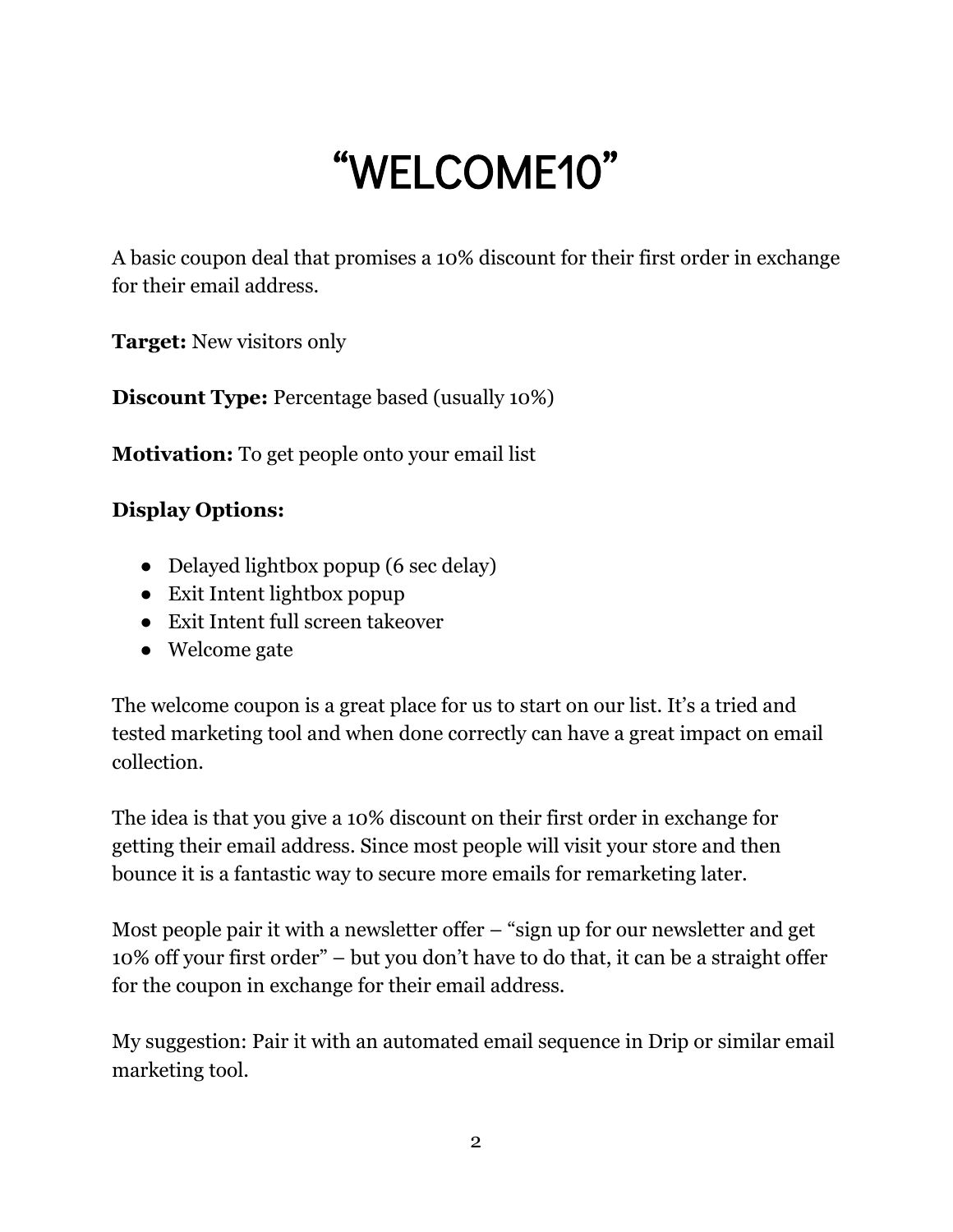Using a post-signup email sequence will let you do a number of things:

- 1. Provide the discount code immediately
- 2. Educate people about your store and your products (education email/s)
- 3. Provide stories and testimonials of other customers (social proof email/s)
- 4. Remind them about the welcome coupon if they haven't used it yet

Education and social proof are important for increasing trust and familiarity with you and your brand.

Many people, despite deliberately signing up for it, will not use the welcome coupon straight away. Follow up your educational and social proof emails with a reminder email about their welcome coupon. It will come at a time where they are now familiar with you and your brand and they'll be more likely to use it.

Make sure this sequence and reminder emails only go to customers who haven't used the coupon yet – this is easy to do in tools like Drip.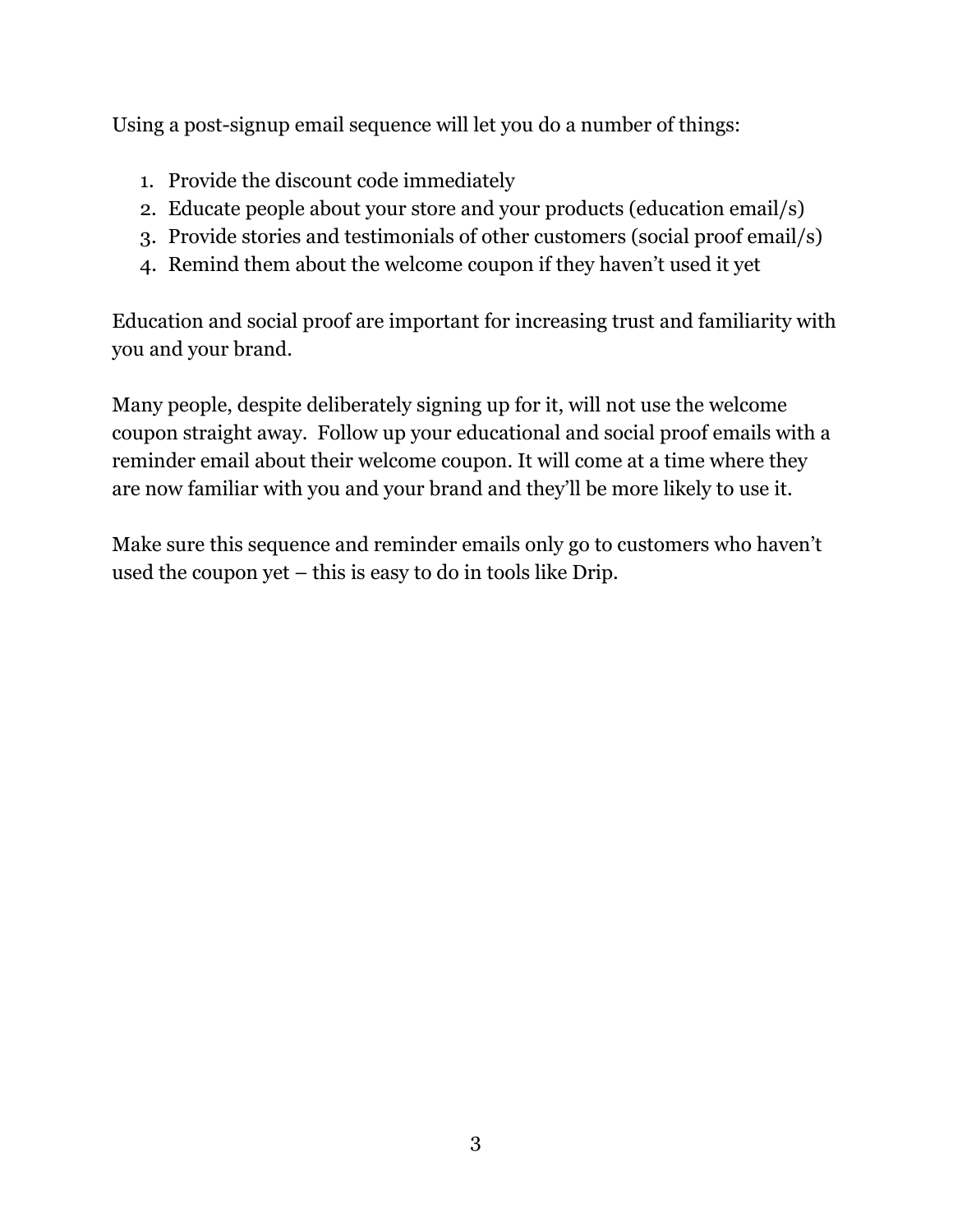# Free Shipping Offer

<span id="page-4-0"></span>A coupon that grants the customer free shipping for their next order.

**Target:** Existing customers (can be used for new customers as well)

**Discount Type:** Free shipping

**Motivation:** To increase orders

#### **Display Options:**

- Via targeted email blast
- Popup offer during cart
- Automatically applied cart deal
- Sidebar while shopping

There's very few offers that are as motivating as a good free shipping offer to customers.

Shipping costs are one of the things that people will actually add stuff to cart and then go all the way through to your checkout just to see what they are. If you can take that off the table, then it's removing a potential objection before it even comes into their mind.

The motivation for the store owner is to increase sales numbers either temporarily or as a permanent arrangement.

You can work free shipping into your offers in multiple ways.

If you want to run this as a temporary offer to spur customers along, then it's easily done as a an email blast promoting your coupon code coupled with an expiry date.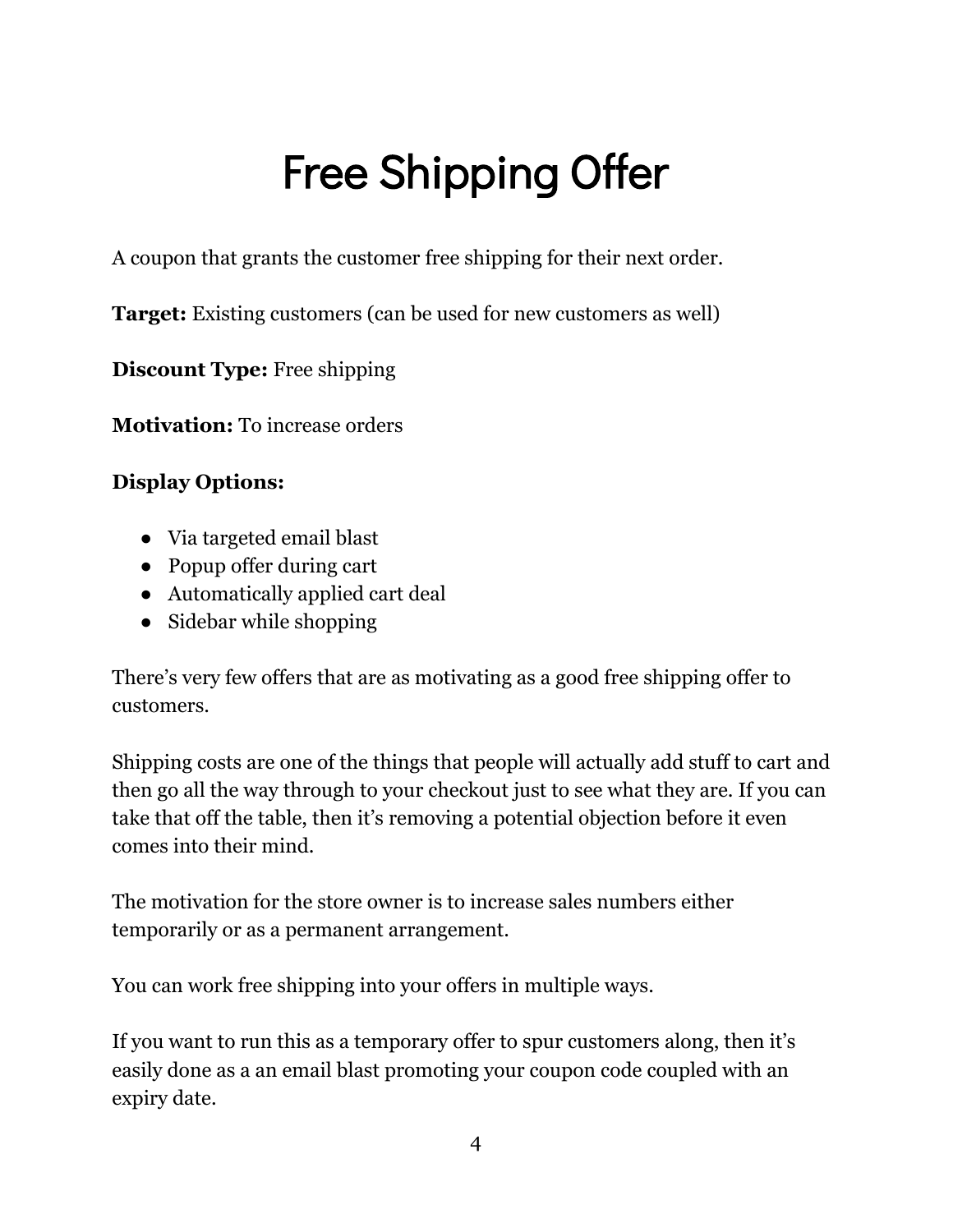If you want to personalise the offer you could add it to your post-purchase email sequence. Think about the typical purchase cycle of your customers and time the email to go out just prior to when they would typically make another order (it helps if you have data to back this up). This will make it the most effective.

Another option is to make it a permanent deal that is triggered automatically based on the customer's cart content.

You can do this in our plugin Advanced Coupons for [WooCommerce](https://advancedcouponsplugin.com/?utm_source=AdvancedCoupons&utm_medium=PDF&utm_campaign=WholesaleSuite&utm_content=AgencyGuidePDF).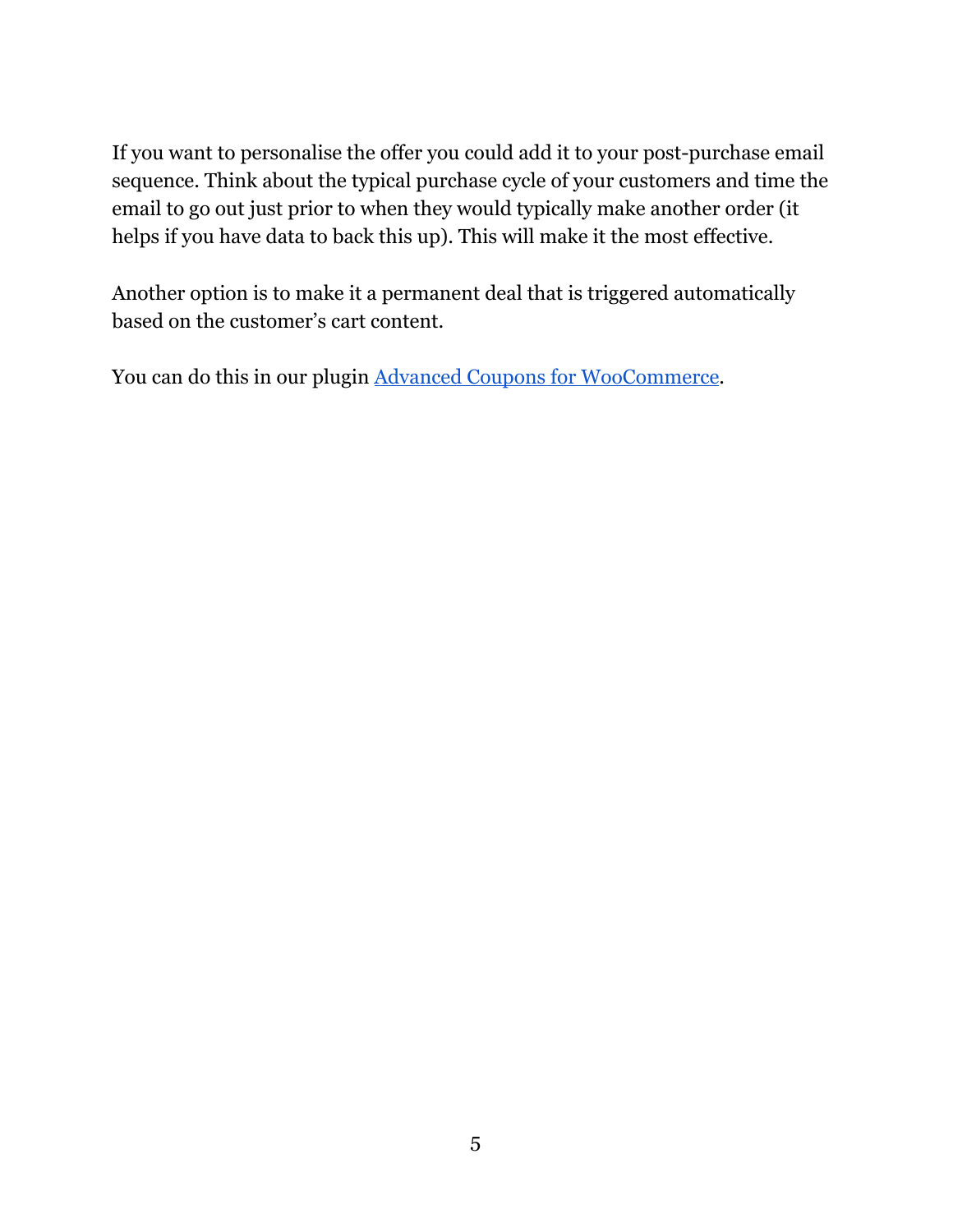# <span id="page-6-0"></span>Buy One Get One (BOGO)

When a customer buys a certain quantity of Product A, they get a Product B for free (or at a discount).

**Target:** All customers

**Discount Type:** Conditional product offer

**Motivation:** To increase orders for a certain product and/or introduce customers to a new product.

#### **Display Options:**

- Email blast
- Popup offer
- Standing offer on product page

Buy One Get One (BOGO) offers will sounds quite familiar; that's because it's one of the most popular formats to use when putting together an offer.

Buying a certain quantity of a product to get another product for free or for cheap is very enticing to customers.

Store owners tend to use BOGO offers for a couple of reasons:

- 1. To boost sales in general with a great offer
- 2. To introduce the customer to a new product at no cost in hope of them purchasing it separately

In [Advanced](https://advancedcouponsplugin.com/?utm_source=AdvancedCoupons&utm_medium=PDF&utm_campaign=WholesaleSuite&utm_content=AgencyGuidePDF) Coupons you can run BOGO deals using coupons and even have them auto-apply if the customer makes the threshold in their cart.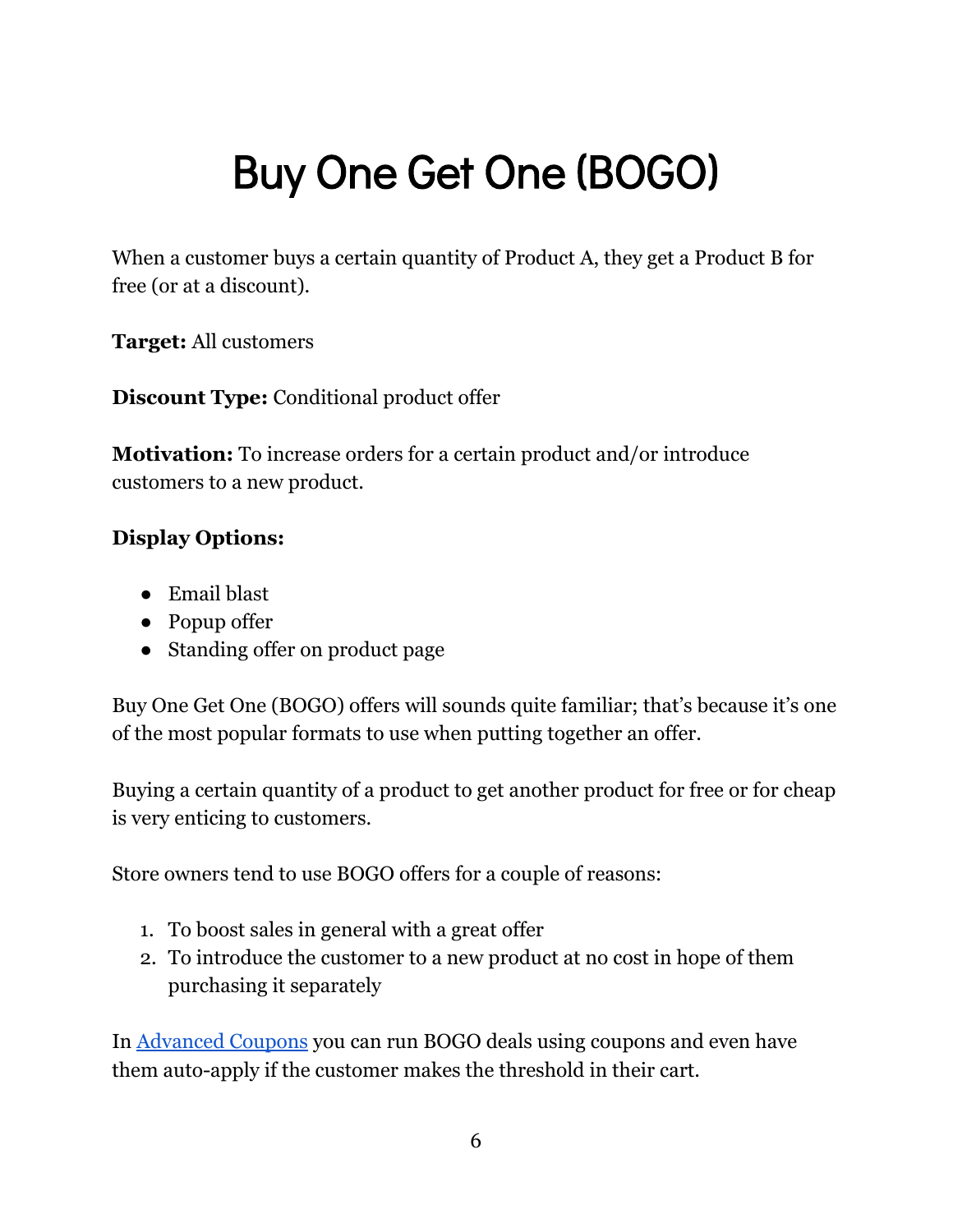### Free Products

<span id="page-7-0"></span>Conditionally giving away free products when another product is present in the cart.

**Target:** All customers

**Discount Type:** Conditional product offer

**Motivation:** Introducing customers to new products in the store at no cost

#### **Display Options:**

- Email blast
- Popup offer
- Standing offer on product page

Free product giveaways are generally framed as a "bonus" for completing some action.

You could use it to give a free product for all orders over a certain threshold. Or you could give away a free product if the customer is buying another specific product or a product from a certain category.

Another idea is to use it for giving away free product samples.

You can also restrict access to this free product to only those who enter a certain coupon code.

Free products can be very powerful especially because you've already earned the sale and you just need to provide the free product at cost in their package.

Using the apply conditions and free product tools in [Advanced](https://advancedcouponsplugin.com/?utm_source=AdvancedCoupons&utm_medium=PDF&utm_campaign=WholesaleSuite&utm_content=AgencyGuidePDF) Coupons this is extremely easy to achieve.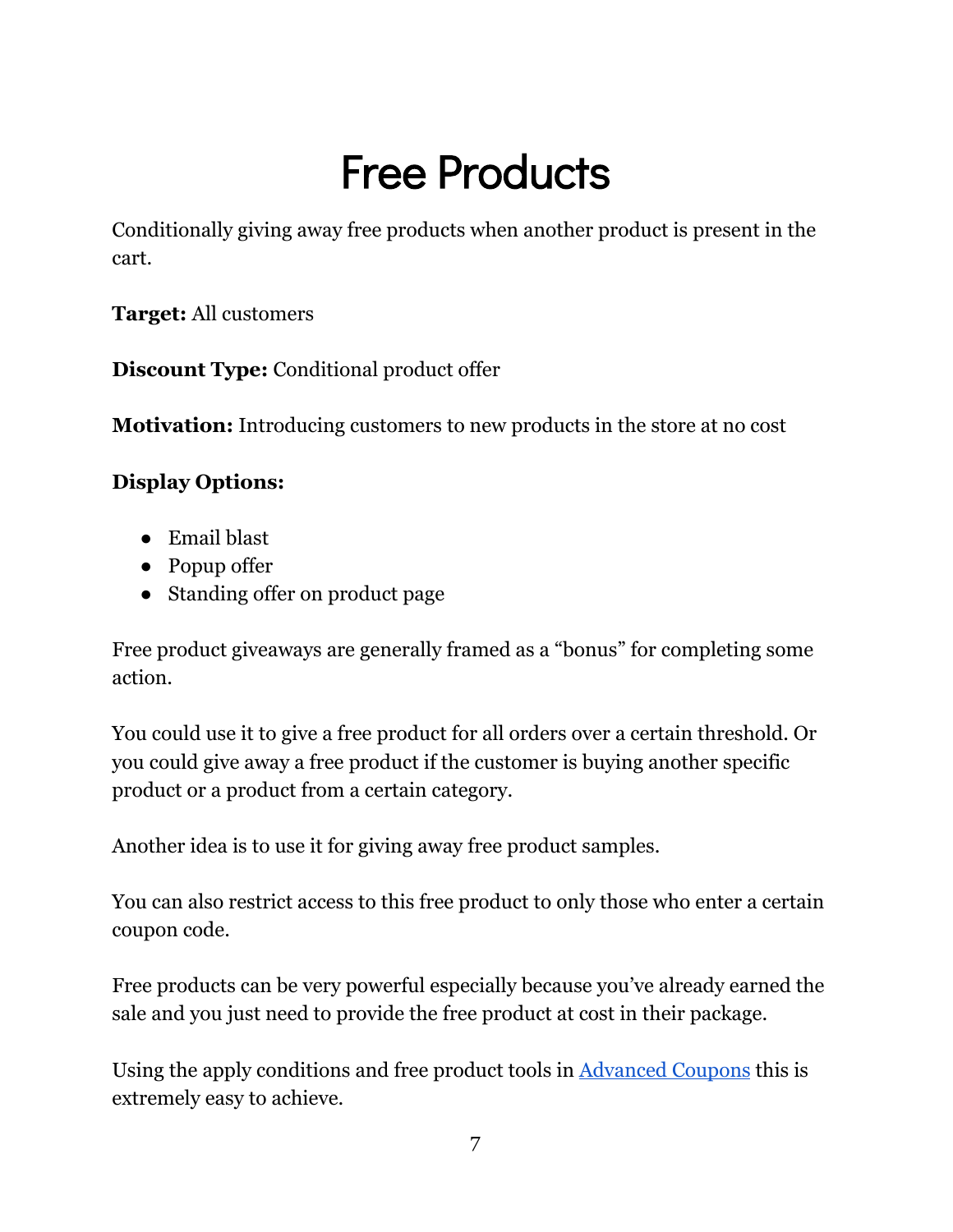# Flash Sales

<span id="page-8-0"></span>A flash sale is used to motivate users based on a certain time period. The time pressure creates urgency which gets them to take action or fear missing out.

**Target:** All customers

**Discount Type:** Timed offer

**Motivation:** To encourage your customer to take action quickly on a special offer or deal.

#### **Display Options:**

- Email blast
- Popup offers
- Social media

If you're running an amazing deal and you want to get the most customers taking action then consider using a flash sale to restrict the timing of the offer.

A timed offer means that the customer only has a small window of opportunity to take advantage of the deal.

This fear of missing out is a huge motivator and you will experience an amazing rush of customers for that period.

Very useful for holiday periods, special days (Black Friday/Cyber Monday) or just for boosting sales in a certain low period.

You can restrict the time period a coupon is available for in our **[Advanced](https://advancedcouponsplugin.com/?utm_source=AdvancedCoupons&utm_medium=PDF&utm_campaign=WholesaleSuite&utm_content=AgencyGuidePDF)** [Coupons](https://advancedcouponsplugin.com/?utm_source=AdvancedCoupons&utm_medium=PDF&utm_campaign=WholesaleSuite&utm_content=AgencyGuidePDF) plugin by setting a schedule. This will make the coupon active only for the period you are advertising. Just remember that it's based on your store's timezone, so adjust your email blasts accordingly!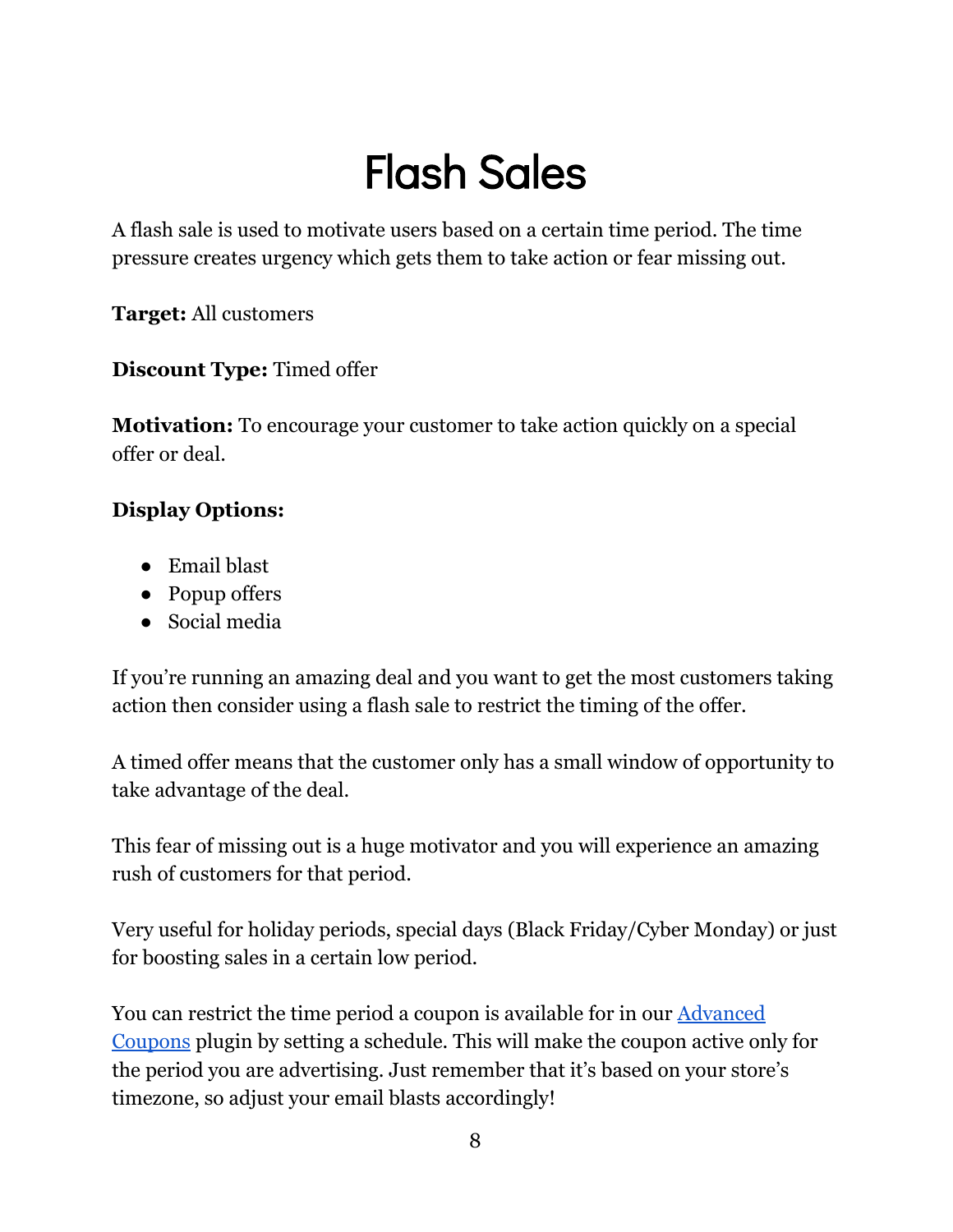# Threshold Offer

<span id="page-9-0"></span>A way to increase the average order size on your site. Threshold offers encourage customers to add more to their cart to unlock a discount of some sort.

**Target:** All customers

**Discount Type:** Discount offer

**Motivation:** To encourage your customer to buy more during their order

#### **Display Options:**

- In-cart messages
- Sidebar

One of the best ways to increase revenue is to look at figures like your average order value (AOV). This tells you the revenue you make, on average, from customers per order.

Focusing on boosting your AOV can do wonders for your bottom line and that's what this promotion type is all about.

Threshold offers are designed to inch the AOV higher and higher.

They works especially great if you can find a way to highlight the promotion in and around the cart page when the customer goes to review their order.

Making it seems like a game where they can "unlock" the next promotion level is a great way to incentivize.

In the [Advanced](https://advancedcouponsplugin.com/?utm_source=AdvancedCoupons&utm_medium=PDF&utm_campaign=WholesaleSuite&utm_content=AgencyGuidePDF) Coupons plugin you can set the exact conditions you want before the coupon is allowed to be applied. There's options for cart subtotal, having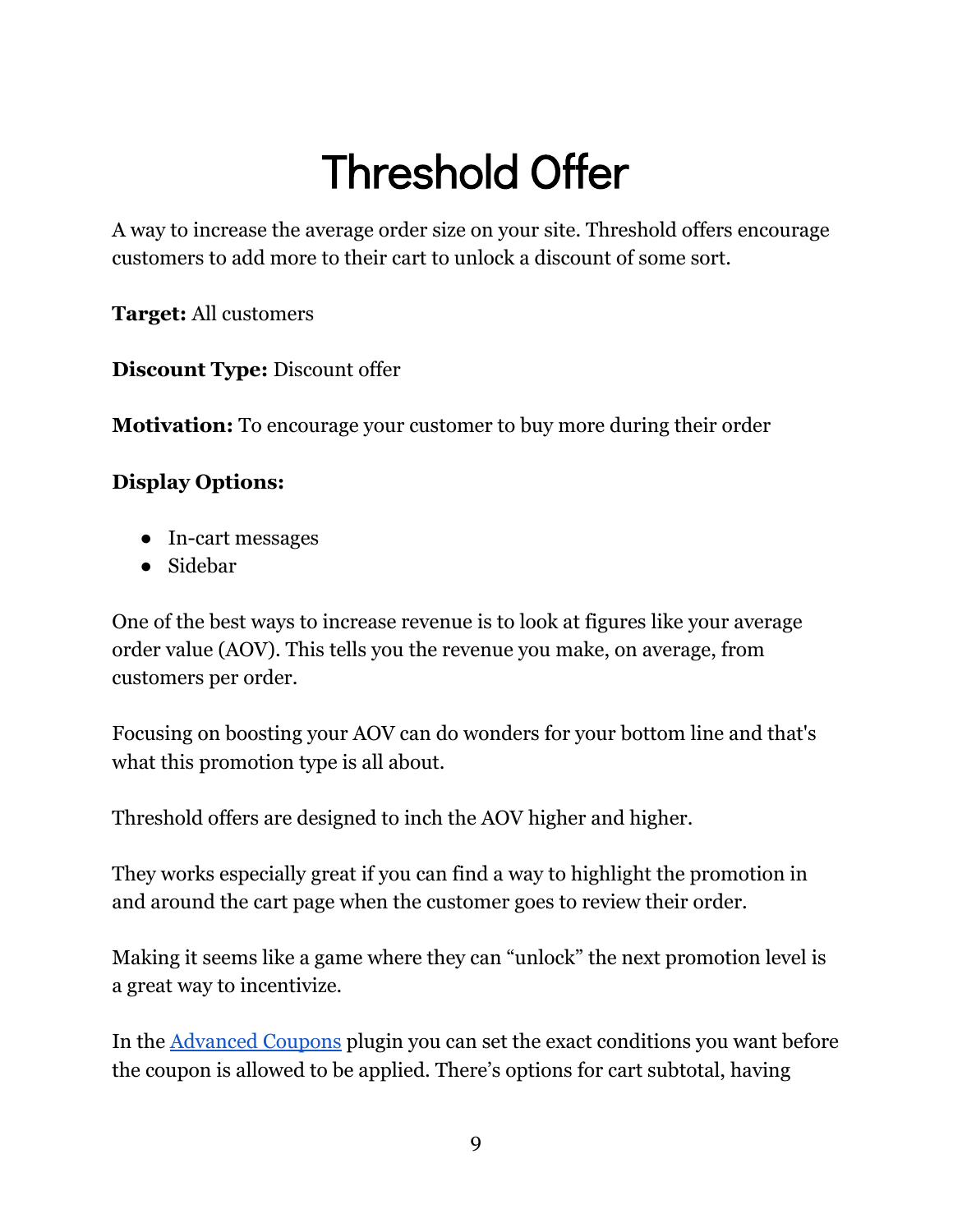certain products in the cart (with certain quantities) and more so you can really get creative about the threshold offers you put together.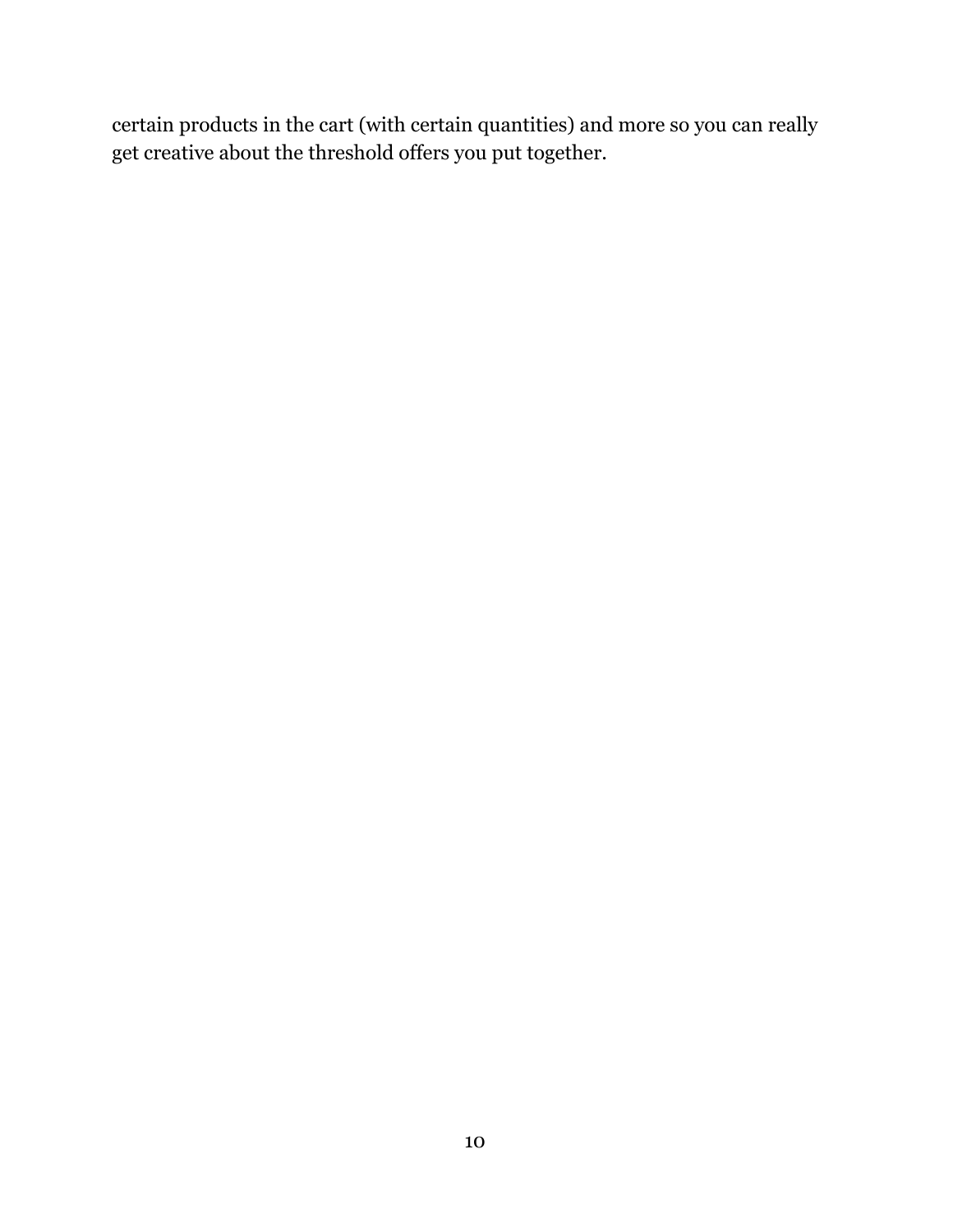### Customer Groups

<span id="page-11-0"></span>Targeting specific customer groups helps you craft deals that are highly relevant and therefore more likely to gain traction.

**Target:** Specific customer roles

**Discount Type:** Any

**Motivation:** Increase offer relevance and therefore take up rate

#### **Display Options:**

- Targeted email blasts
- Popup offers
- In-cart messages

Hyper focusing on certain customer groups is a great way to increase the relevancy of your offers.

It helps to imagine how an offer might apply to retail customers vs. wholesale customers for example. These two groups might buy the same products but for different reasons and in different quantities.

You can see how tailoring a deal to wholesale customers might be different. Buy One Get One deals probably won't work very well for wholesale customers. But a threshold offer might just get them ordering more.

You can also separate people based on their persona as well. If you run a store that caters for multiple types of customers, consider how this might affect the deals you run. Could you run one for each group perhaps?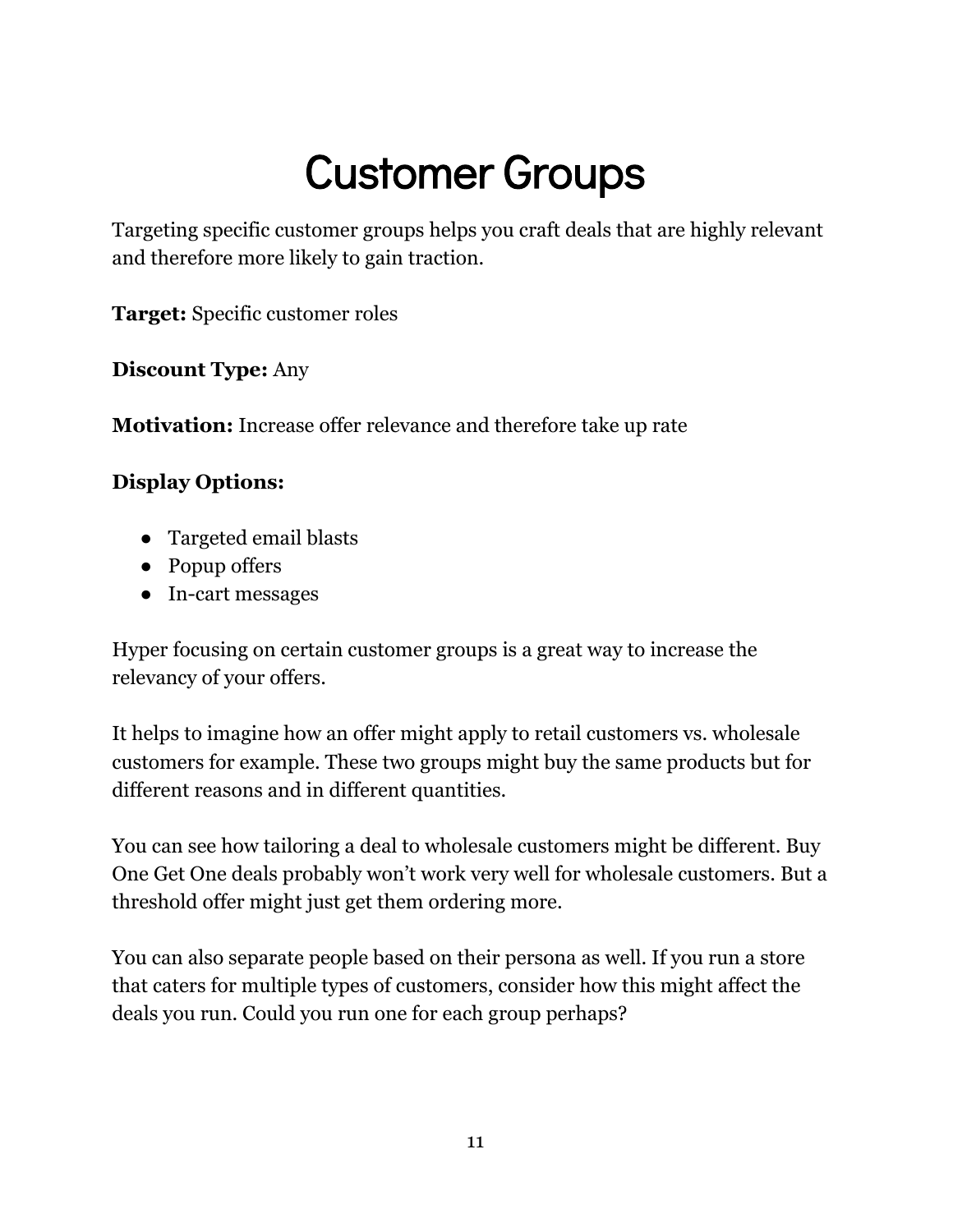Another great way to segment customer groups is by looking at customer who have previously bought before vs. new customers. Again, these groups buy the same products but with different motivations.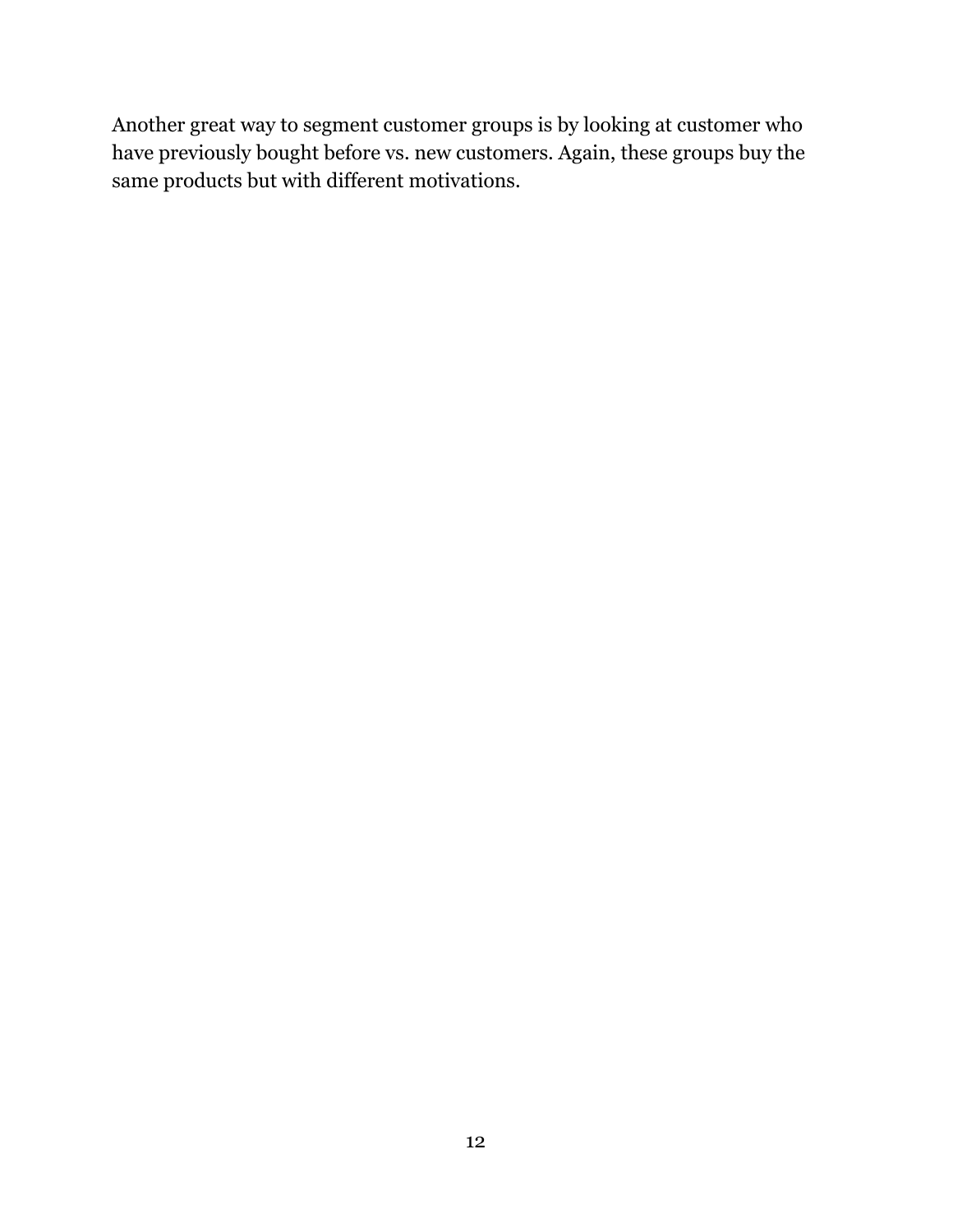# The Upsell

<span id="page-13-0"></span>Capture more revenue from customers by upselling what they're likely to need next with a discount.

**Target:** Any customer

**Discount Type:** Discount percentage

**Motivation:** To encourage your customer to buy more during their order

#### **Display Options:**

- In-cart messages
- Popup offers

Did you ever have that feeling that a company was guessing what you wanted next without you telling them? That's upselling.

You don't have to look far for examples. Amazon is one that has mastered the method of getting you to buy the next thing and the next thing.

So how do you implement this with a coupon? What's the trick in pulling off this deal?

Setting the apply pre-conditions – determining when the coupon is allowed to be applied – lets you get really specific about when to provide the upsells.

The second trick is to turn on auto-apply. This makes the system check for the pre-conditions and automatically add the coupon when those conditions are matched. Boom – automatic upsells.

These are part of the advanced features in Advanced Coupons for [WooCommerce](https://advancedcouponsplugin.com/?utm_source=AdvancedCoupons&utm_medium=PDF&utm_campaign=WholesaleSuite&utm_content=AgencyGuidePDF).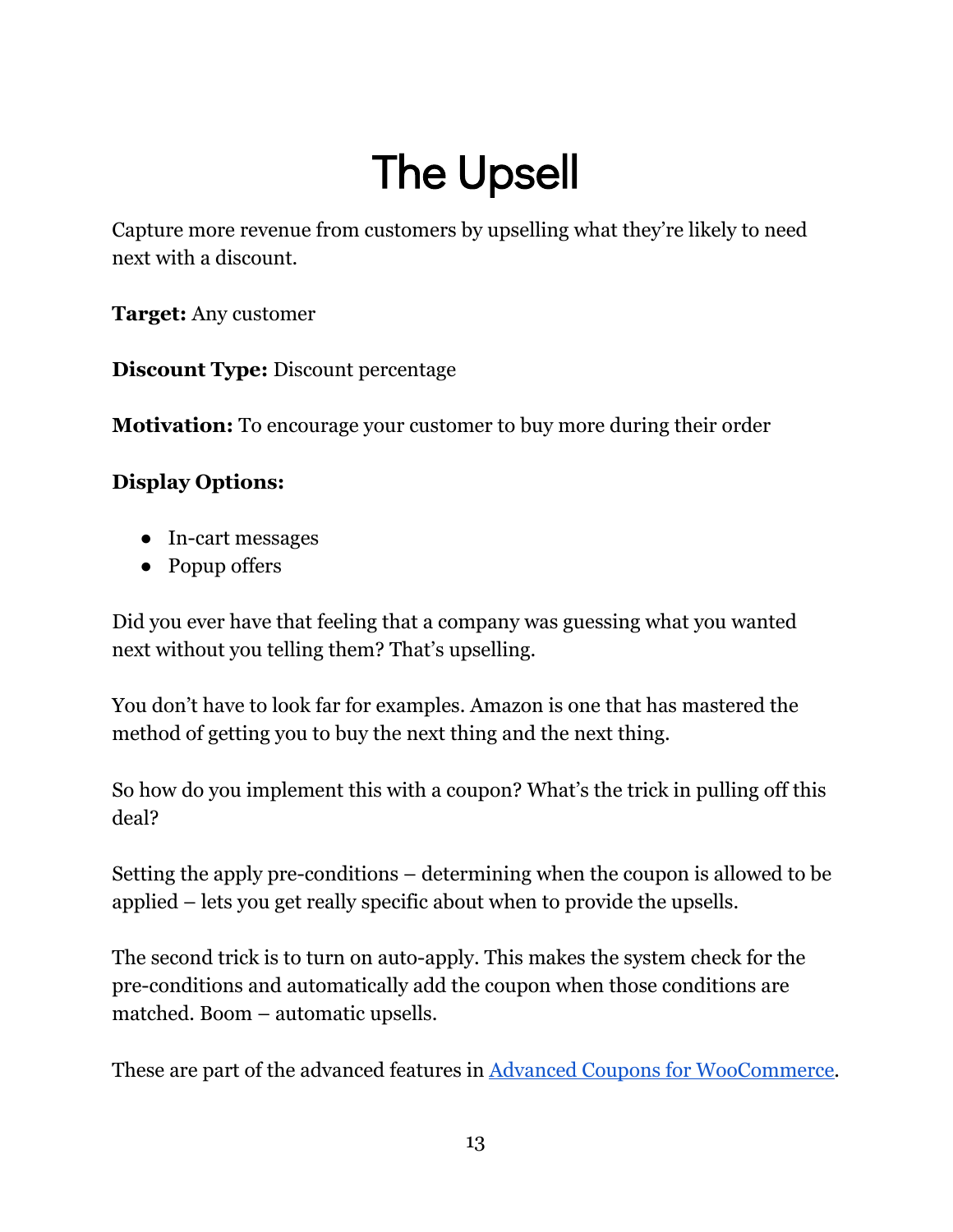# The Product Bundle

<span id="page-14-0"></span>Apply a discount when a certain sequence of products is in the cart.

**Target:** Any customer

**Discount Type:** Discount percentage

**Motivation:** Selling more of related products together

#### **Display Options:**

- On product pages
- In-cart messages

There's a million and one ways to do upsells but one of the most common is by using bundles.

Bundles are where you group a number of like products together and offer a discount when purchased together.

A great way to achieve the bundle pricing is with a coupon code that applies only when the required products are in the cart.

You can even choose to apply bundle pricing when a product from each category is in the cart.

This power and more is achievable via the condition checking in [Advanced](https://advancedcouponsplugin.com/?utm_source=AdvancedCoupons&utm_medium=PDF&utm_campaign=WholesaleSuite&utm_content=AgencyGuidePDF) [Coupons](https://advancedcouponsplugin.com/?utm_source=AdvancedCoupons&utm_medium=PDF&utm_campaign=WholesaleSuite&utm_content=AgencyGuidePDF).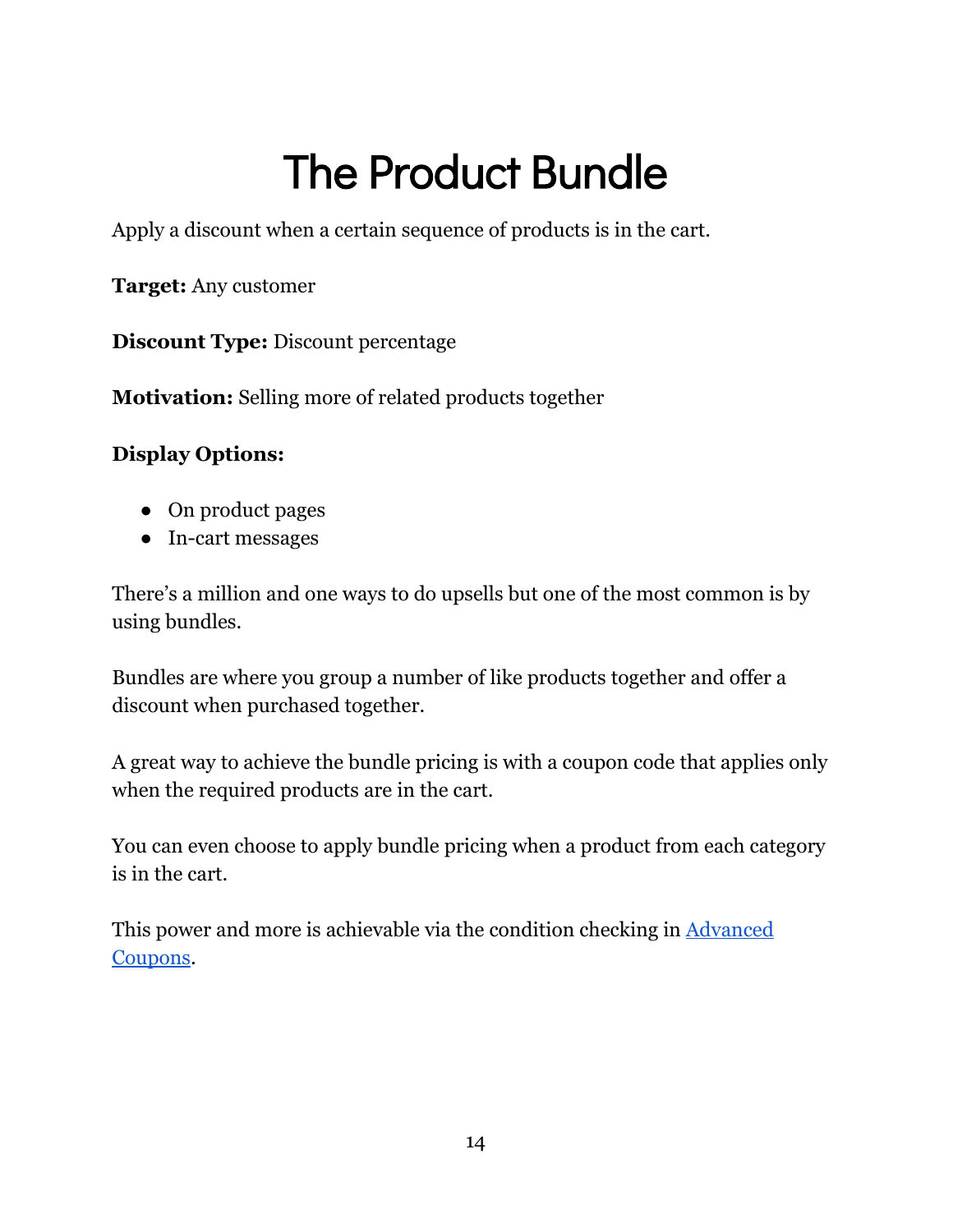# Cart Abandonment

<span id="page-15-0"></span>Save more shopping carts from abandonment with a quick coupon discount for their order.

**Target:** New customers

**Discount Type:** Discount percentage

**Motivation:** Selling more of related products together

#### **Display Options:**

- On product pages
- In-cart messages

What's worse than not getting an order? Not getting an order that could have been easily saved.

Sometimes people just need a sweetener and that's what cart abandonment coupons are all about.

There's a million and one systems out there for detecting cart abandonment, even email systems like Drip, Campaign Monitor and Mailchimp have built in systems for them now, but just engaging with those people might not be enough.

To get the maximum number of abandoned carts rescued a coupon can be used to sweeten the deal and get it over the line.

Giving away a % of a cart's value in exchange for coming back and completing the order might sound like it's unnecessary but in reality you wouldn't have had that order at all. It's a small price to pay to get the order.

My 2 biggest tips for making the most of cart abandonment recovery coupons are: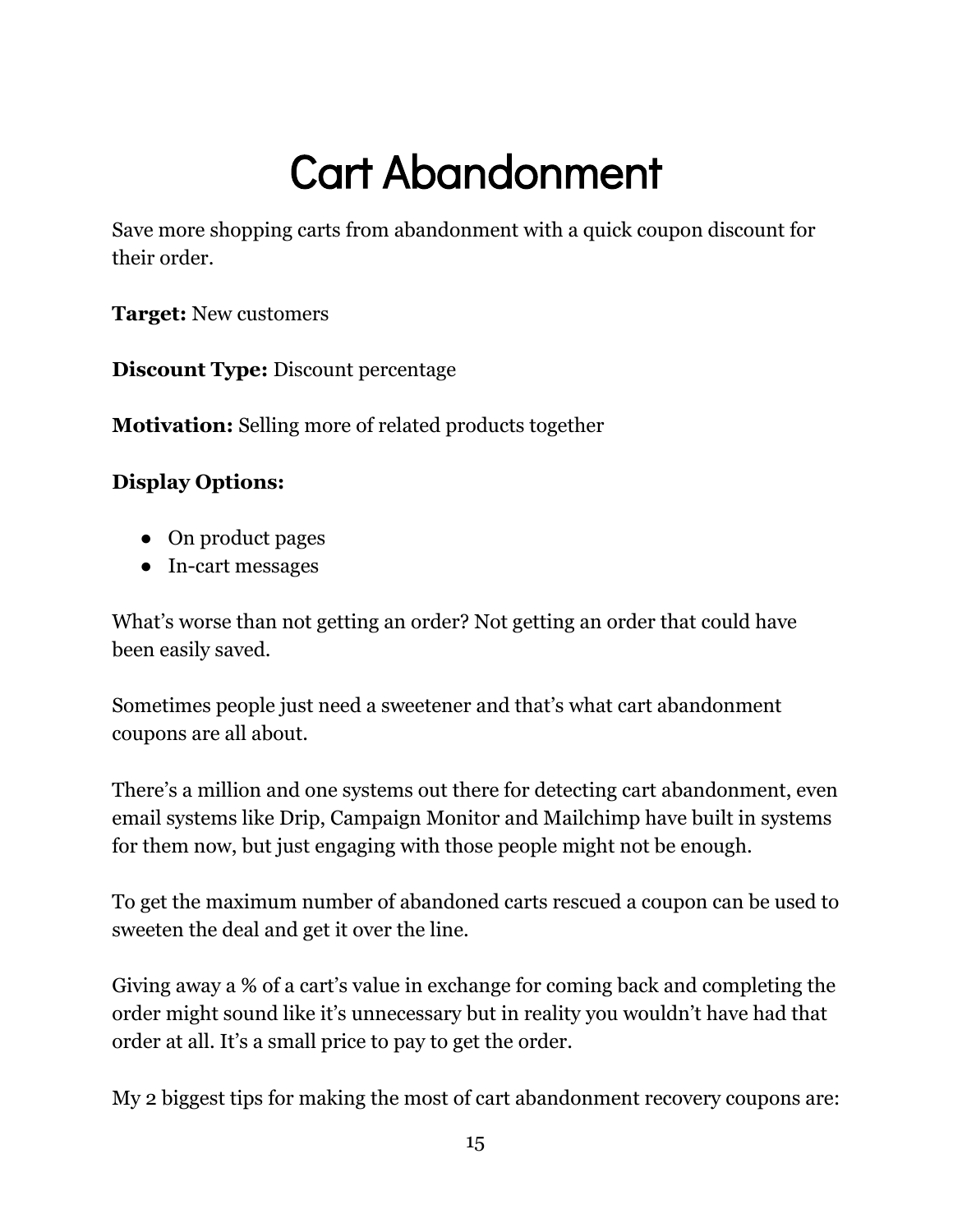- 1. Only apply this coupon for new customers, not existing customers new customers are hard to acquire and therefore more valuable if you can rescue them.
- 2. 5-15% is all you need to give away it's not really about the discount, it's just a carrot to get them back.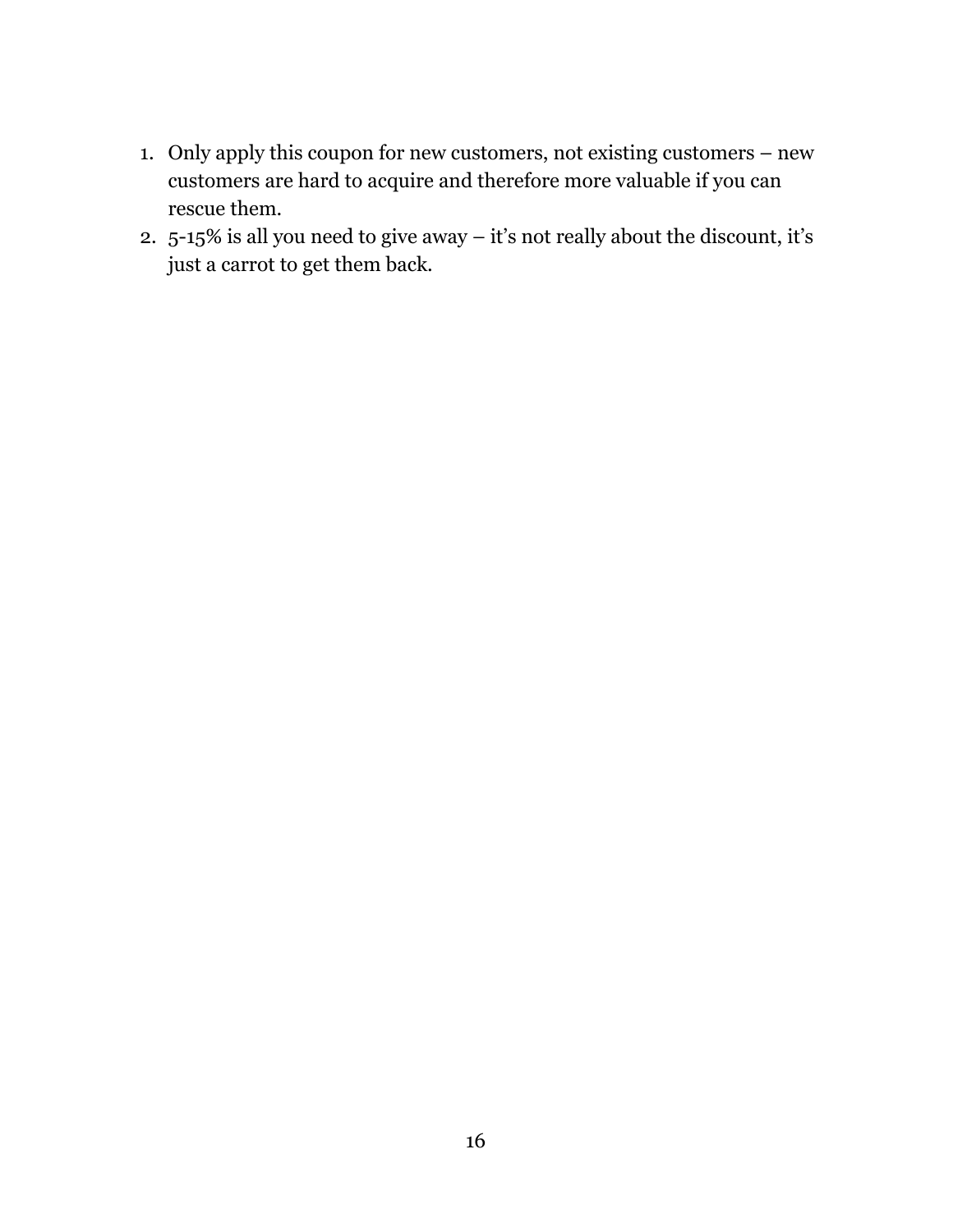# Affiliate Deals

<span id="page-17-0"></span>Create unique coupons for your big affiliates to solidify the relationship and increase the throughput even further.

**Target:** New customers

**Discount Type:** Discount percentage

**Motivation:** Better affiliate performance

#### **Display Options:**

- Affiliate's website
- Affiliate's email campaigns

If you haven't explored affiliate marketing for your store then you could be missing a huge opportunity.

Running an affiliate program can be a very rewarding experience and a very profitable one too.

If you aren't across what affiliate marketing is all about, the cliffnotes version is that you partner with affiliate marketers (usually bloggers, other business owners, and people with big audiences) and give them a percentage of the revenue from any sales that they refer.

The percentage of the sale that is passed on to the affiliate varies greatly but is typically in the 10-50% range.

From the customer's perspective though, they don't know any different.

Creating unique coupons for your biggest affiliates can help give the customers some further incentive to come through those affiliate links over to your site and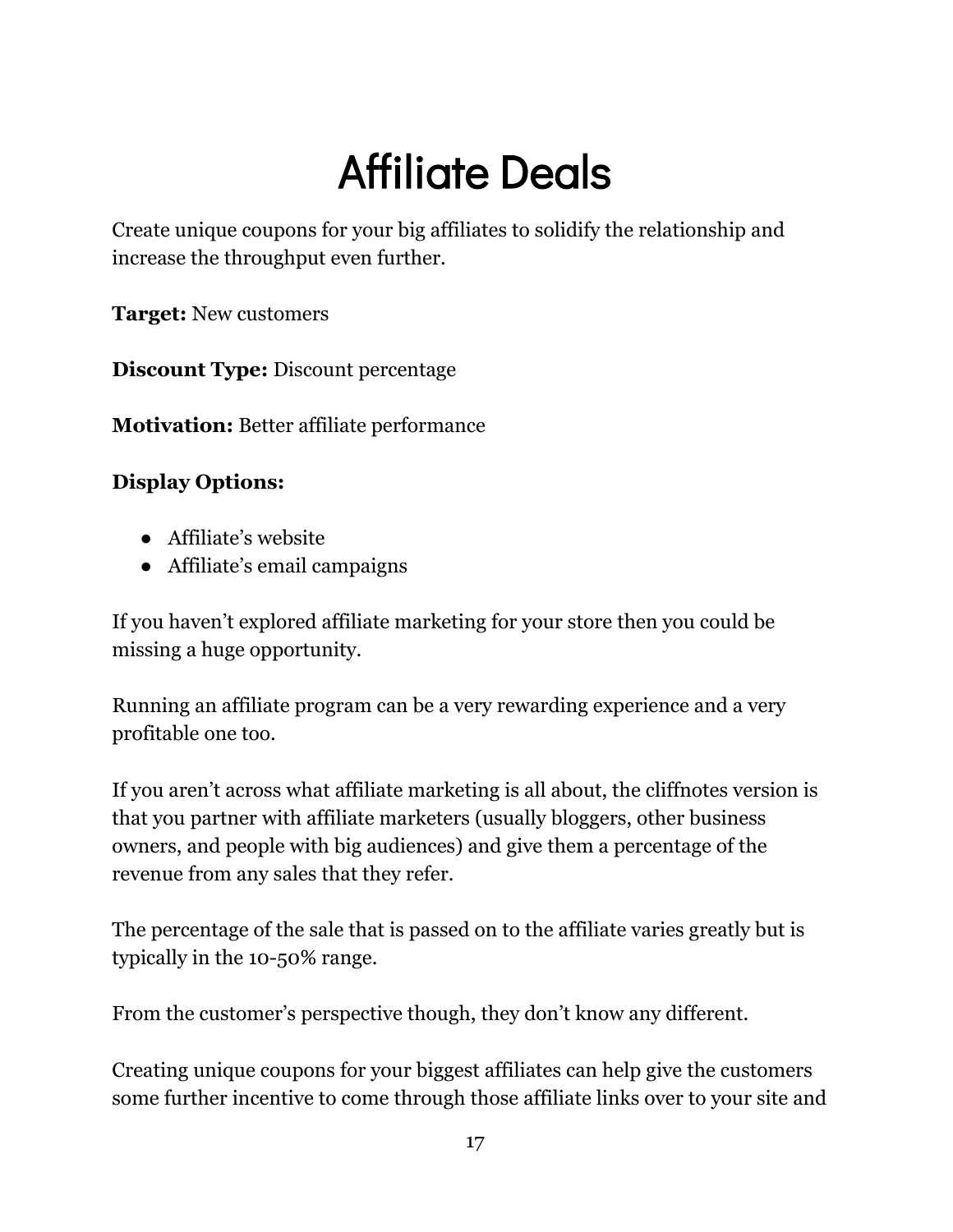make a purchase. It's a coupon discount they can't get anywhere else and that makes them feel special for using it.